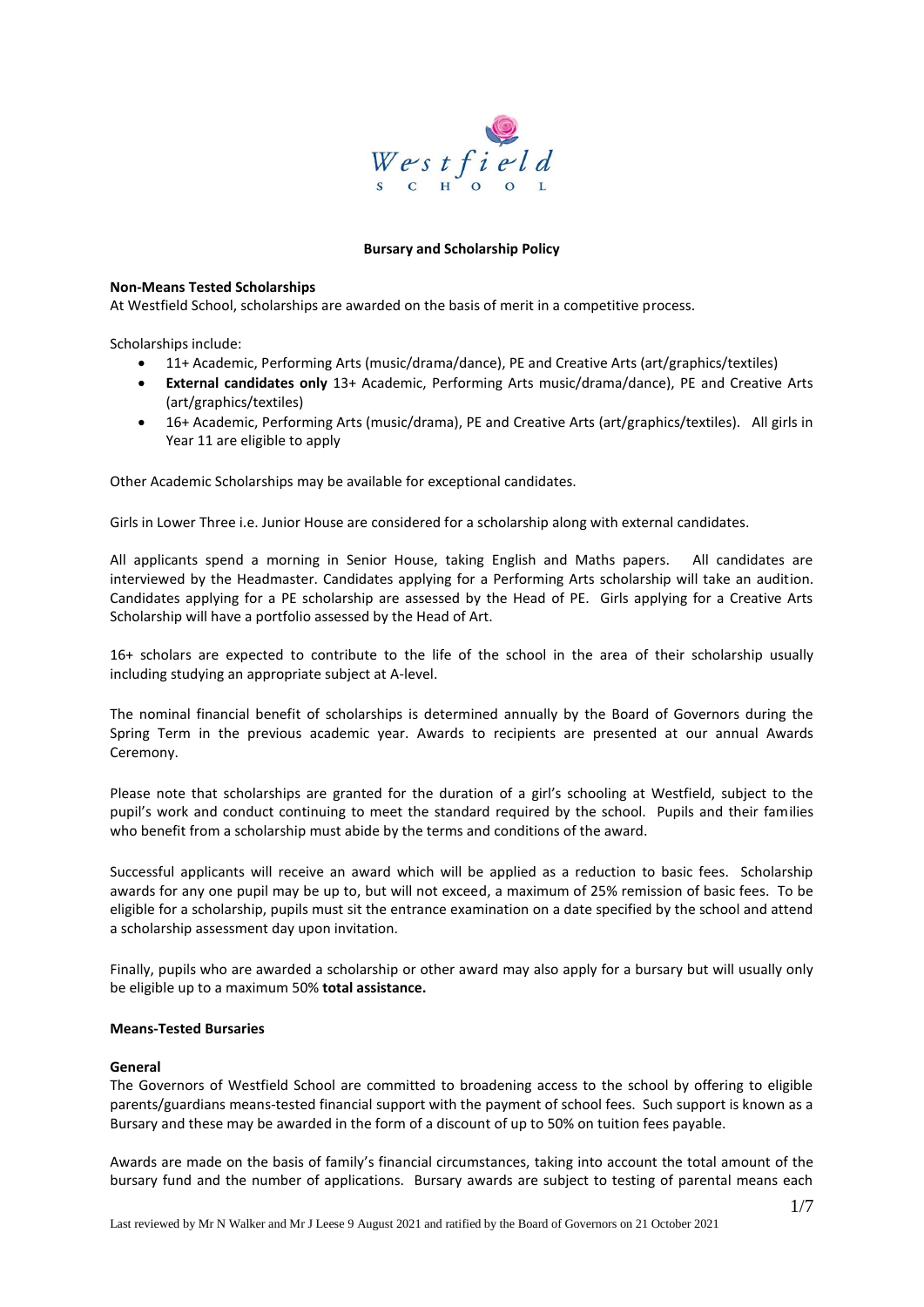year and may be varied upwards or downwards, depending on any changes in parental circumstances. The amount of the bursary fund is reviewed and revised annually by the Bursar to reflect any changes in fees, and approved by the Governors. Though awards are generally based on gross income levels, they may be varied upwards or downwards depending on individual parent's circumstances (e.g. their savings, investments and realisable assets, as well as their income, the size of their family, any other persons dependent upon them and similar factors), compassionate or other pertinent considerations. NB: a voluntary reduction in family income will not be maintained by an increase in the level of help if, for example, parents give up employment by choice.

Requests for financial support usually fall into two categories:

- New applicants to the school, where a place has been offered but parents are unable to fund the tuition fees.
- Existing pupils where a change in parents' circumstances has resulted in difficulty in meeting tuition fees and may result in the child being withdrawn part way through a stage of education.

### **The Case for Assistance.**

The Headmaster and Bursar will consider a number of factors when making the judgement as to the justification for support, and the extent of such support. In the main, the child's suitability for the school is the first consideration in granting support.

- Suitability. In assessing a child's suitability, attention will be given to the academic assessment result of each applicant, but potential will also be considered as well as actual achievement. Bursary funds are limited and those judged likely to gain most from the educational provision will be given priority. Each pupil to whom support is offered must, in the opinion of the Head, be likely to make sound academic progress following admission and possess the potential to develop the quality of her work, and benefit from participation in the wider, extra-curricular activities on offer at the School. In normal circumstances, each applicant should meet the School's usual academic requirements. Previous school reports will be consulted for evidence of good behaviour.
- Financial Limitations. The amount of the bursary award is not influenced by the level of the academic ability of the child but by the extent of need. Each case is assessed on its own merits and awards are made accordingly, subject to the School's ability to fund these within the context of its overall budget. It is recognised that judgements about what sacrifices a family should make to pay school fees will be personal. However, the School has a duty to ensure that all bursary grants are well focused and so, as well as current earnings, other factors which will be considered in determining the necessary level of grant will include:
	- o Evidence of applications to other organisations for fee support.
	- o The ability to improve the financial position or earning power of the family. For example, where there are two partners, both would be expected to be employed unless one is prevented from doing so through incapacity, the need to care for children under school age or other dependents, or the requirements of their partner's work.
	- $\circ$  Opportunities to release any capital. Significant capital savings and investments would be expected to be used for the payment of school fees, as would equity values in houses.
	- o In cases of separation, the contribution made by the absent parent.
	- $\circ$  Contribution to household costs by other, wider, family members, any adults unrelated to the child or by outside sources.
	- o Where fees are being paid to other schools (or universities) the School's grant will take into account all these outgoings.
	- o Acknowledging that others might have a different view, the School considers that the following would not be consistent with the receipt of a bursary:
		- Expensive holidays abroad.
		- Luxury cars.
		- A second property/land holdings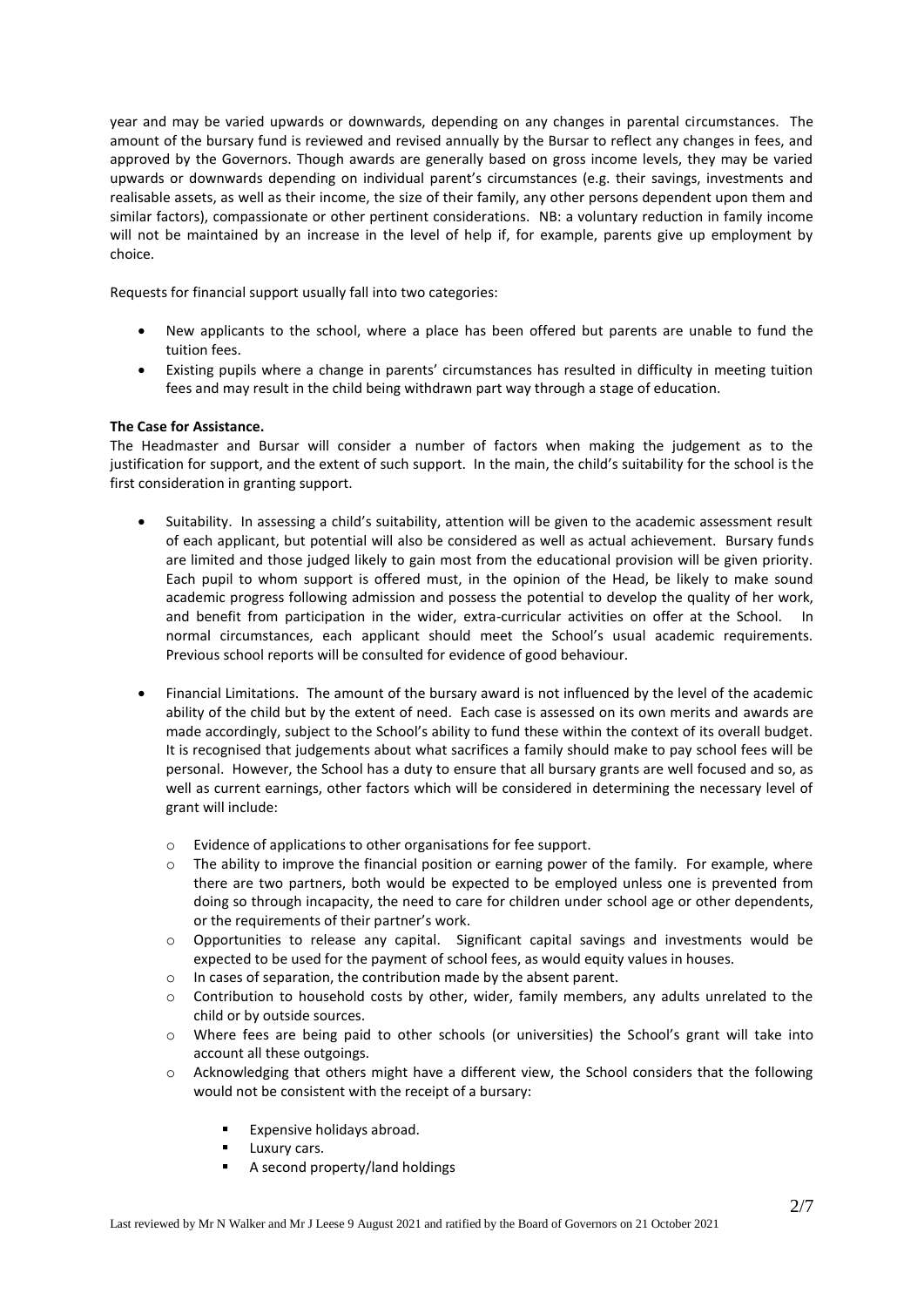- Other Factors. It is recognised that, in addition to academic ability and financial constraints, there may be other circumstances which should be considered. These include:
	- o Where a child has siblings at the School.
	- o Where the social needs of the child are relevant (eg: may be suffering from bullying at their present school).
	- $\circ$  Where a parent/guardian is terminally ill or is unable to secure permanent employment due to poor health.
	- $\circ$  Where a separation has resulted in the child having to be withdrawn from the School adding to the stress of coping with the parents/guardians separating.

There is no course of appeal following the award decision, but unsuccessful applicants may re-apply in subsequent years.

#### **Existing Pupils - Change in Family Circumstances**

Within overall budget funding, the School will in normal circumstances set aside each year a Hardship Fund, for cases of sudden, unforeseen need or where applications meriting bursary assistance are received out of the normal calendar cycle for bursary submission, scrutiny and award. This sum will be set within budgetary constraints. Parents/guardians with a child at the School whose financial circumstances suddenly change may apply for a bursary to the Bursar, explaining their situation and using the standard application form. Such awards are subject to the availability of funding and cannot be guaranteed.

**Hardship cases.** The Governors assess individually any other cases brought to their attention concerning parents of children already at the school, who are experiencing particular hardship, brought about by illness, loss of employment etc. Such assistance as may be granted will be at the sole discretion of the Governors and will remain confidential. It will normally be granted for a fixed duration with a regular review of circumstances being required.

#### **Annual Review**

All bursary awards are subject to repeat testing of parental means each year and may be varied upwards or downwards depending on parental circumstances. Current bursary holders will be issued with repeat meanstesting forms in mid-February of each year for return by the end of the month. For those previously in receipt of bursaries, the Headmaster and Bursar have the discretion to reduce or withdraw an award not only where a pupil's progress, attitude or behaviour has been unsatisfactory but also where the parents/guardians have failed to support the school, for example by the late payment of any contribution they are making to the fees.

### **Confidentiality**

The School respects the confidentiality of bursary awards made to families and recipients are expected to do likewise.

#### **Other Sources of Bursary Assistance**

In addition to the School's Bursary Fund, there are a number of educational and charitable trusts which provide assistance with tuition fees. In the majority of cases, these are to assist children who are already attending a fee-paying school and due to a change of circumstances may be unable to remain. Westfield School encourages parents/guardians to apply for support where it is felt a good case can be made for assistance. Further information on how to pursue such assistance may be obtained from:

Bursar Westfield School Oakfield Road Gosforth Newcastle upon Tyne NE3 4HS

Email: bursar@westfield.newcastle.sch.uk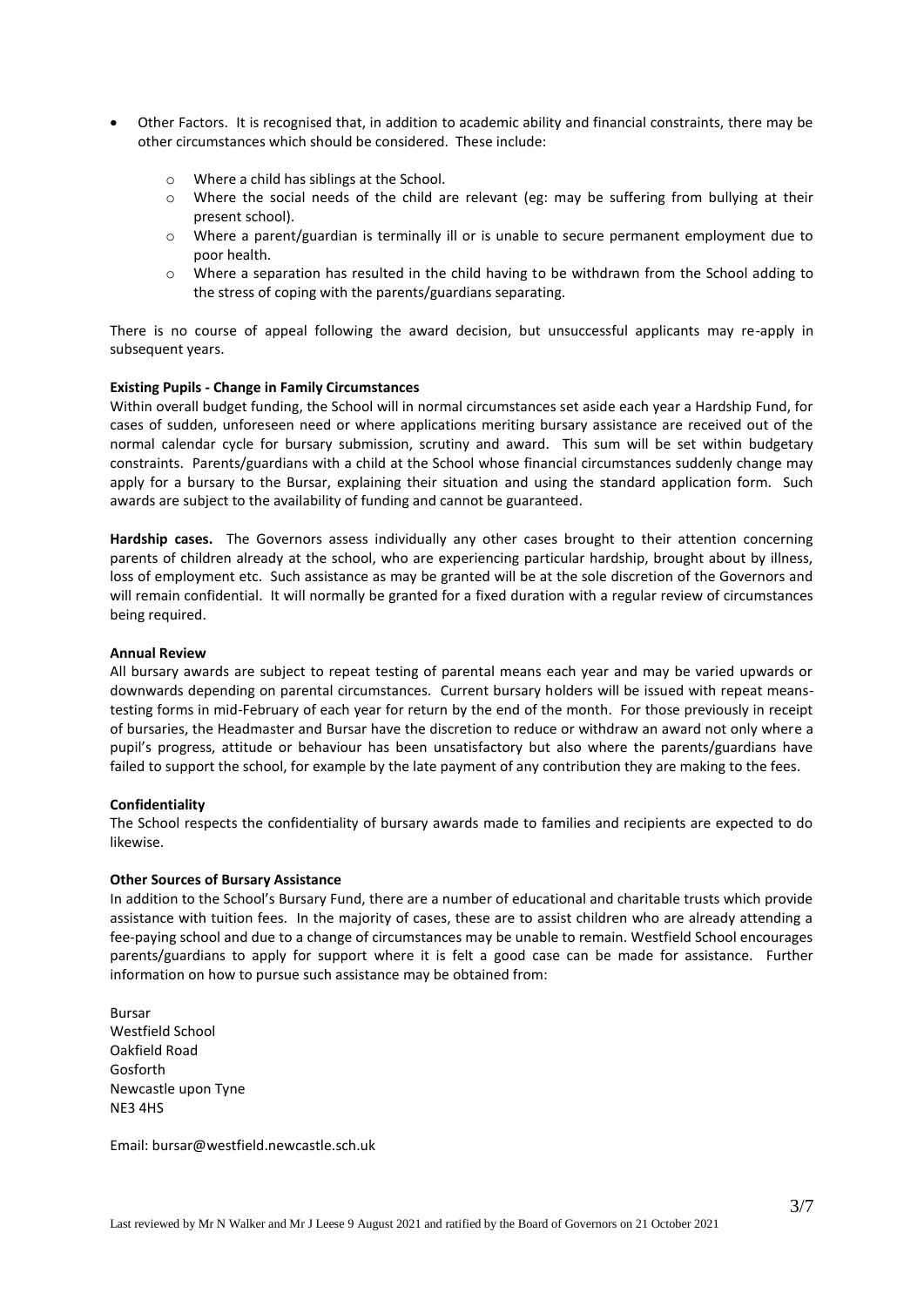## **New Applicants to the School**

Awareness: Information provided by the School alerting the parents of potential pupils to the possibility of gaining means-tested financial support with the payment of school fees is included in:

- The School information pack.
- The School website.
- Press and media advertisements.

The Application Process: Bursaries may be made available to parents of children entering any year-group of Westfield School.They are awarded at the discretion of the Governors and the Headmaster and Bursar are responsible for the management and coordination of the process. All applicants are actively encouraged to apply also to external agencies for bursary assistance, a list of these is sent with every application form.

- Step One. Parents seeking a bursary are required to complete an application form which seeks to establish the financial circumstances of the household. The form, which requests details of income and capital must be accompanied by full documentary evidence. The completed forms, together with the necessary documentary evidence, are to be submitted to the Bursar no later than the **28 February** in any year for bursaries to start the following September. Evidence of applications to other organisations for fee support will be taken into consideration as a positive indicator.
	- Step Two. The Bursar assesses all applications in order to establish the likely level of support which will be required in order to allow the child to attend the School. This may involve the Bursar contacting the applicant to ensure the information has been correctly interpreted and the basis of the financial assessment has been fair. We reserve the right to organise a visit to the applicant's home in order to confirm these details.
	- Step Three. The Bursar prepares a recommendation in accordance with the school's current criteria which is considered with the Head and a joint decision is then reached which is then reviewed and ratified members of the Finance and General Purposes Committee.
	- Step Four. The parents are advised whether their child is to be offered a place at the School and of any Bursary offer. Awards are identified by 1 April, in good time for parents to consider the level of financial assistance offered when deciding whether or not to accept a place at Westfield in the new academic year commencing in September.
	- Step Five. Parents are then required to sign a letter accepting the place at the school and an acknowledgement agreeing to any conditions relating to the bursary.

Families can be assured that, at all stages, the information they supply remains confidential to a very small number of staff in the finance office and members of the Finance and General Purposes Committee.

# **Support for Westfield Families**

- **Sibling Reductions**. Any family with two or more daughters at the school is eligible for a discount off fees for the second, third and any subsequent daughters. Full fees will be charged for the first child's place, the second will receive 10% remission of fees and the third and subsequent children, 15% remission. As siblings leave the school, leaving one child from the family in school, the charge will revert to full fees.
- **Former Pupil's Allowance**. A discount of a 5% reduction off the fees is offered to the daughters of any girl who attended Westfield in the past. To be eligible for this allowance, the mother must have been a pupil at the school for a minimum of five years. The school must also be satisfied that the daughter meets the entry criteria and the school is able to meet her educational needs. This discount will be applied in addition to any other awards and/or discounts.
- **'Bright Start' Covid Recovery Package.** For girls starting Y1 Y6 in September 2021, we are offering an exclusive 25% fee remission for two years to help bridge the gap in lost primary learning.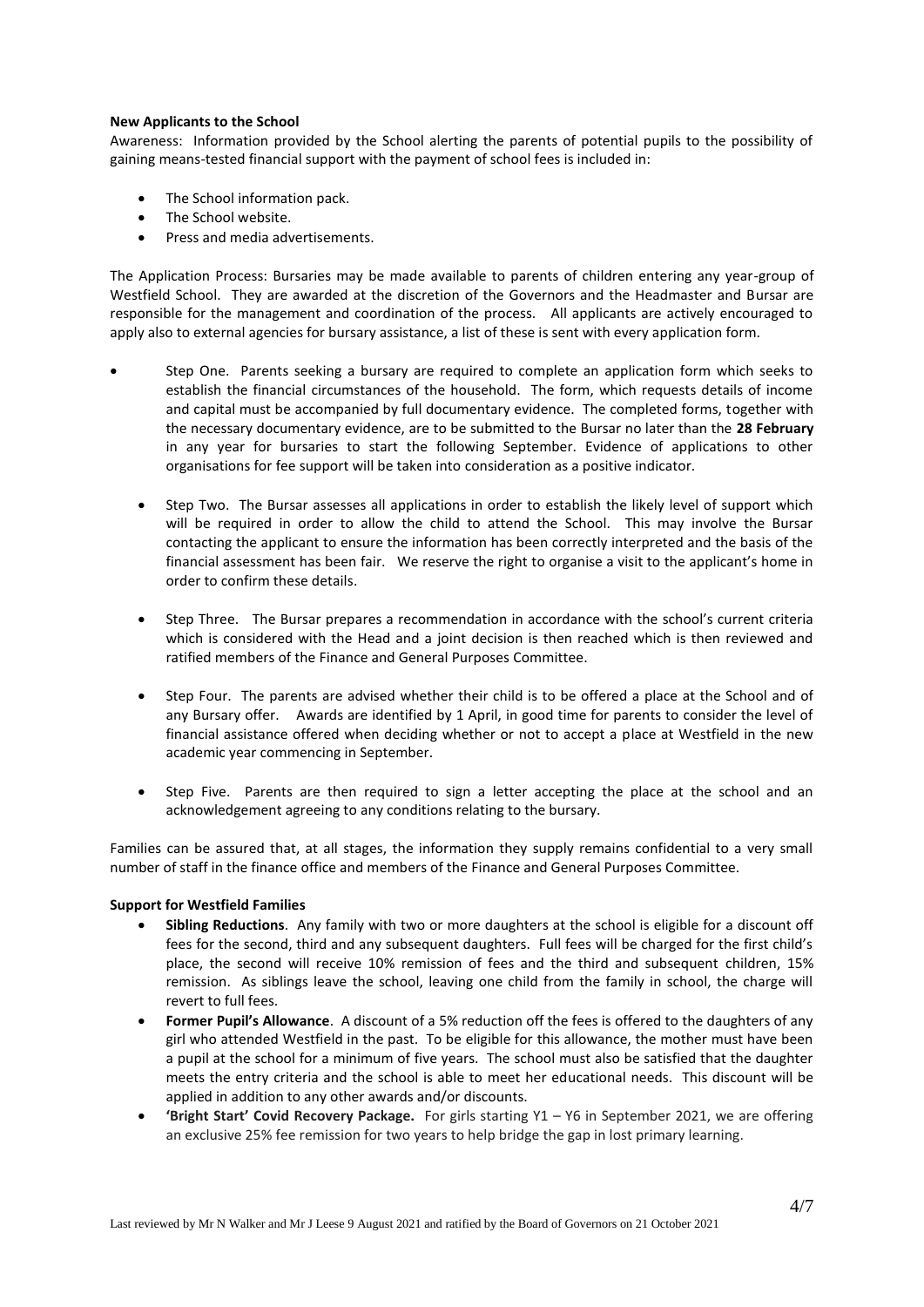### **Please note that a maximum of 50% total assistance usually applies.**

This policy is subject to annual review to agree levels of funding and any extension of arrangements at the same time as budgets and fees are set for the following year

## **11+ SCHOLARSHIPS FOR GIRLS ENTERING YEAR 7**

All girls in Lower Three will sit our 11+ Entrance and Scholarship examination and they are also eligible to enter for a non-academic award.

To be considered for a scholarship at Westfield external candidates must sit the entrance examination in the January before the academic year that the student wishes to join.

### **11+ Academic Scholarship**

The academic scholarship assessment, held in January, will be in Mathematics and English. The assessments are demanding and are designed to allow the true scholar to reveal themselves. The assessments used are not based on any one syllabus. This is to ensure girls from different schools are not disadvantaged. Details of the assessment content are given below.

In broad terms we are looking for an overall academic score which places a child in the top 5% of the population.

Pupils will also be interviewed by the Headmaster and are invited to bring with them any items or information they would like to discuss to demonstrate the breadth of their interests outside school.

### **11+ Creative Arts Scholarship**

In assessing candidates at this age we look for potential as well as actual achievement. It is expected that the successful applicants will take GCSE Art/Graphics/Textiles as appropriate in Senior House and to take an active role in the Creative Art within the school.

All candidates should bring with them a portfolio or folder with a selection of four or five key pieces of work in it. The portfolio can be supplemented with a sketchbook or scrapbook. You should be able to demonstrate an understanding and appreciation of colour, tone, pattern, texture, shape, form and line and an interest in the work of others. A short, informal portfolio review with the Head of Art will also take place.

# **11+ Performing Arts Scholarship**

The candidates should show a natural sense of performance. In assessing candidates at this age we look for potential as well as actual achievement. If successful, applicants are expected to make a special contribution to the school through their music/drama/dance and take full advantage of all the opportunities on offer. The successful applicant would normally be expected to take GCSE Music/Drama/Dance and become a leader in the Performing Arts at Westfield.

As a guide, Music candidates are expected to be at a minimum of grade 3 on their principal instrument. Singing may be presented as a first or second study. References from instrumental teachers will be requested. Awards will be retained as long as musical progress and aptitude continues to be satisfactory. Scholarships are awarded on the strength of an audition. The audition will be conducted by the Director of Music and will last about half an hour. Girls should present two contrasting pieces on their principal study and one piece on their second study if appropriate. Applicants should choose music which is well within their ability and which they can play with fluency and expression. A short test of sight-reading and aural ability will also be included. The audition will conclude with an informal discussion founded on the candidate's musical interests.

As a guide, Dance candidates should be performing at the equivalent of a grade 3. References from dance teacher(s) will be requested. Scholarships are awarded on the basis of an audition and candidates should present a dance of their choice which they should bring the music for on CD or memory stick. We will be looking for expressions of emotion, quality and range of movement and confidence in performance. Auditions will conclude with an informal discussion of the candidate's interests.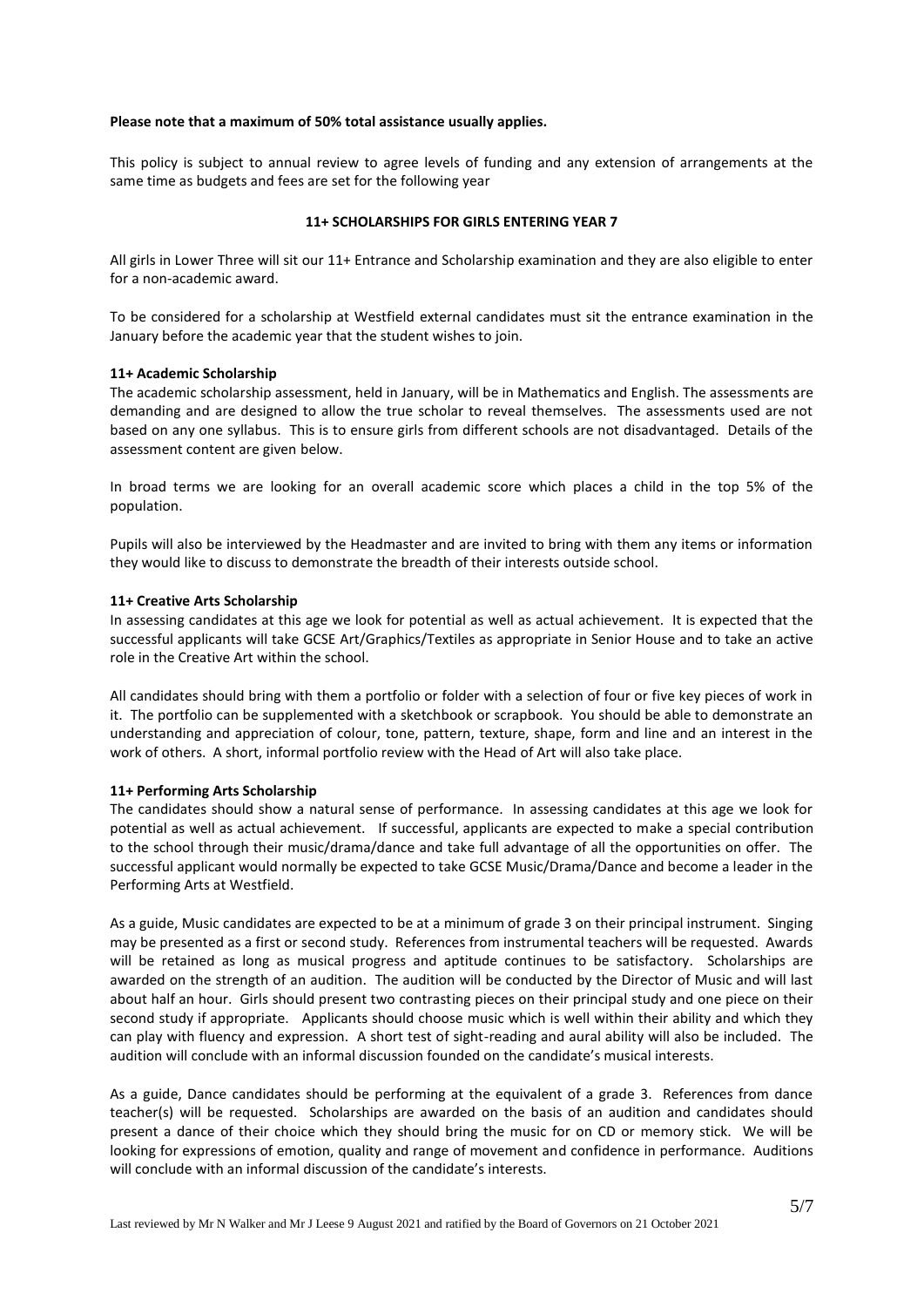As a guide, Drama candidates will be expected to present their choice of a monologue and auditions will conclude with an informal discussion of the candidate's interests. A written report from someone involved in working with or coaching the applicant will be required.

#### **11+ PE Scholarship**

In assessing candidates at this age we look for potential as well as actual achievement. The candidate should show commitment to sport. It is expected that successful applicants will take GCSE Physical Education. All candidates will participate in a practical assessment and they will be interviewed by the Head of PE. We realise that many girls might not have had the opportunity to experience the range of games enjoyed at Westfield, therefore, no games will be played. The level a girl has achieved in her individual sport will be taken into account during the selection process.

Candidates should bring a portfolio of their sporting achievements, achieved either at school or an outside club and be prepared to discuss these at interview. A written report from anyone involved in coaching the applicant – at the current school or at a local club – would be very helpful.

The assessment will consist of tests to demonstrate explosive power, agility, cardio vascular endurance, coordination and strength. Most importantly we are looking for candidates who possess a true commitment to sport and who will represent the school at fixtures and events. All necessary equipment will be provided. However, candidates should wear shorts, a games shirt and a tracksuit and trainers. They should also bring a water bottle with them.

# **13+ SCHOLARSHIPS FOR GIRLS ENTERING YEAR 9 (External candidates only)**

The same as for the 11+ Scholarships but as a guide, for a Performing Arts Scholarship Music candidates are expected to be at a minimum of grade 4 on their principal instrument and Dance should be performing at the equivalent of a grade 4. Scholarships may be awarded at 11+ for deferred entry, subject to appropriate performance being maintained.

### **16+ SCHOLARSHIPS FOR GIRLS ENTERING YEAR 12**

## **Sixth Form Scholarships**

Scholarships on offer are Academic, Creative Arts (Art/Graphics/Textiles), Performing Arts (Music/Drama) and PE and the Academic examinations will be held in January/February. Those girls who demonstrate exceptional ability will be considered for a scholarship award, details of which are given below. Please note if your daughter already holds an 11+ scholarship in any of these categories this will remain in place for her Sixth Form studies, subject to maintaining appropriate performance, as long as she chooses to study that particular area of the curriculum ie PE, Music/Drama or Art/Graphics/Textiles.

### **16+ Academic Scholarships**

The examination will consist of two one hour papers: a General Paper with a discursive essay and a data analysis paper.

### **16+ Performing Arts Scholarship**

Performing Arts scholarships will be awarded on the basis of a candidate's performance in open auditions. Awards will be retained as long as progress, aptitude and involvement in extra curricular activities continue to be excellent. If applying for a scholarship in Music, a minimum of Grade 5 in their first study is required and the understanding that they will study a performing arts subject at A level.

### **16+ Creative Arts Scholarship**

Creative Arts scholarships will be judged by interview and portfolio submission. The successful applicants will be expected to achieve a good grade at GCSE in Fine Art/Graphic Communication/Textiles. In assessing candidates at this age we look for potential as well as actual achievement. The portfolio should contain at least one complete project, demonstrating strong visual understanding from initial ideas stage to a finished outcome. The portfolio should also contain at least one full sketchbook. Evidence of skill, understanding as well as a strong personal response to a theme, idea or brief will be expected. The successful candidates will study a creative arts subject at A level.